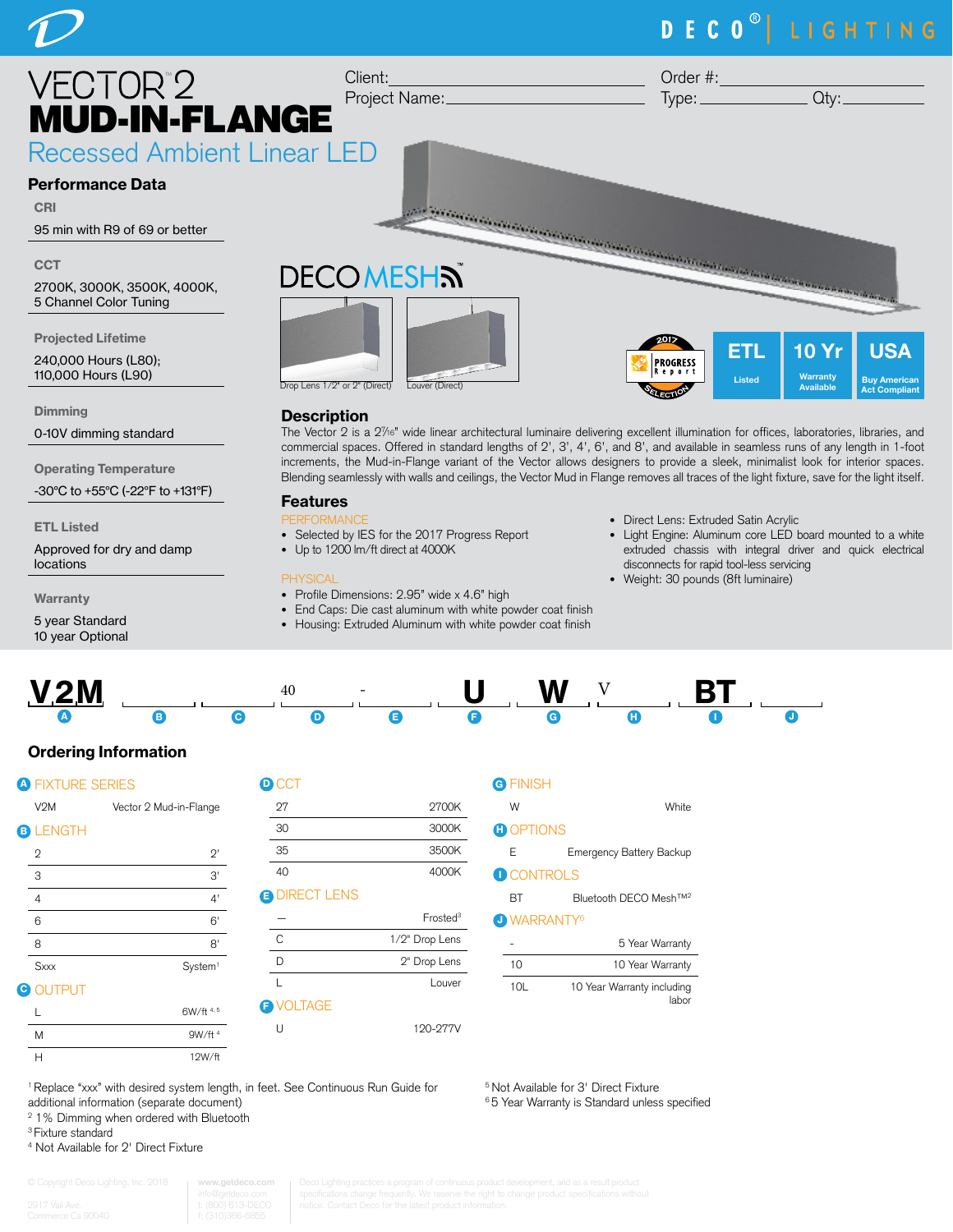### **Dimensions**



| <b>Fixture Length</b> | <b>Opening Width</b> | <b>Opening Length</b> |
|-----------------------|----------------------|-----------------------|
| 2 <sub>ft</sub>       | 2.75"                | 25.10"                |
| 3 ft                  | 2.75"                | 37.10"                |
| 4 ft                  | 2.75"                | 49.10"                |
| 6 ft                  | 2.75"                | 73.10"                |
| 8 ft                  | 2.75"                | 97.10"                |





# **Photometrics**



Delivered Lumens: 4640 CRI: 97

# Direct (Down) Lumen Chart:

| <b>OUTPUT SELECTION</b> | LOW   | <b>MEDIUM</b> | <b>HIGH</b> |
|-------------------------|-------|---------------|-------------|
| NOMINAL WATTAGE         | 6W/ft | 9W/ft         | 12W/ft      |
| LUMENS PER FOOT         | 456   | 855           | 928         |
| 2' LENGTH               |       |               |             |
| System Wattage          | 12.00 | 18.00         | 24.00       |
| Lumen Output            | 912   | 1700          | 1856        |
| 3' LENGTH               |       |               |             |
| System Wattage          | 18.00 | 27.00         | 36.00       |
| Lumen Output            | 1368  | 2550          | 2784        |
| 4' LENGTH               |       |               |             |
| System Wattage          | 24.00 | 36.00         | 48.00       |
| Lumen Output            | 1824  | 3400          | 3700        |
| 6' LENGTH               |       |               |             |
| System Wattage          | 36.00 | 54.00         | 72.00       |
| Lumen Output            | 2736  | 5100          | 5568        |
| 8' LENGTH               |       |               |             |
| System Wattage          | 48.00 | 72.00         | 96.00       |
| Lumen Output            | 3648  | 6800          | 7400        |

Lumen values shown are for 4000K models. For other color temperatures, use the below multipliers:

2700K: 0.85, 3000K: 0.90, 3500K: 0.95

For total system wattage consumption and lumen output, add the direct and indirect lumen and wattage data based on output settings desired.

DECO<sup>®</sup> LIGHTING

# EX: V2M-4-H-40-F-U-E-LE

|         | Direct | Total |  |
|---------|--------|-------|--|
| Wattage | 49.00  | 73.00 |  |
| Lumen   | 4640   | 7520  |  |

# Continuous Runs

When a system run is ordered, individual sections are shipped, labeled with their Section of Run noted at the end of the part number. Shown below is an example of a 13' continuous run. For more information, refer to the continuous run guide.



Deco Lighting practices a program of continuous product development, and as a result product specifications change frequently. We reserve the right to change product specifications without notice. Contact Deco for the latest product information.